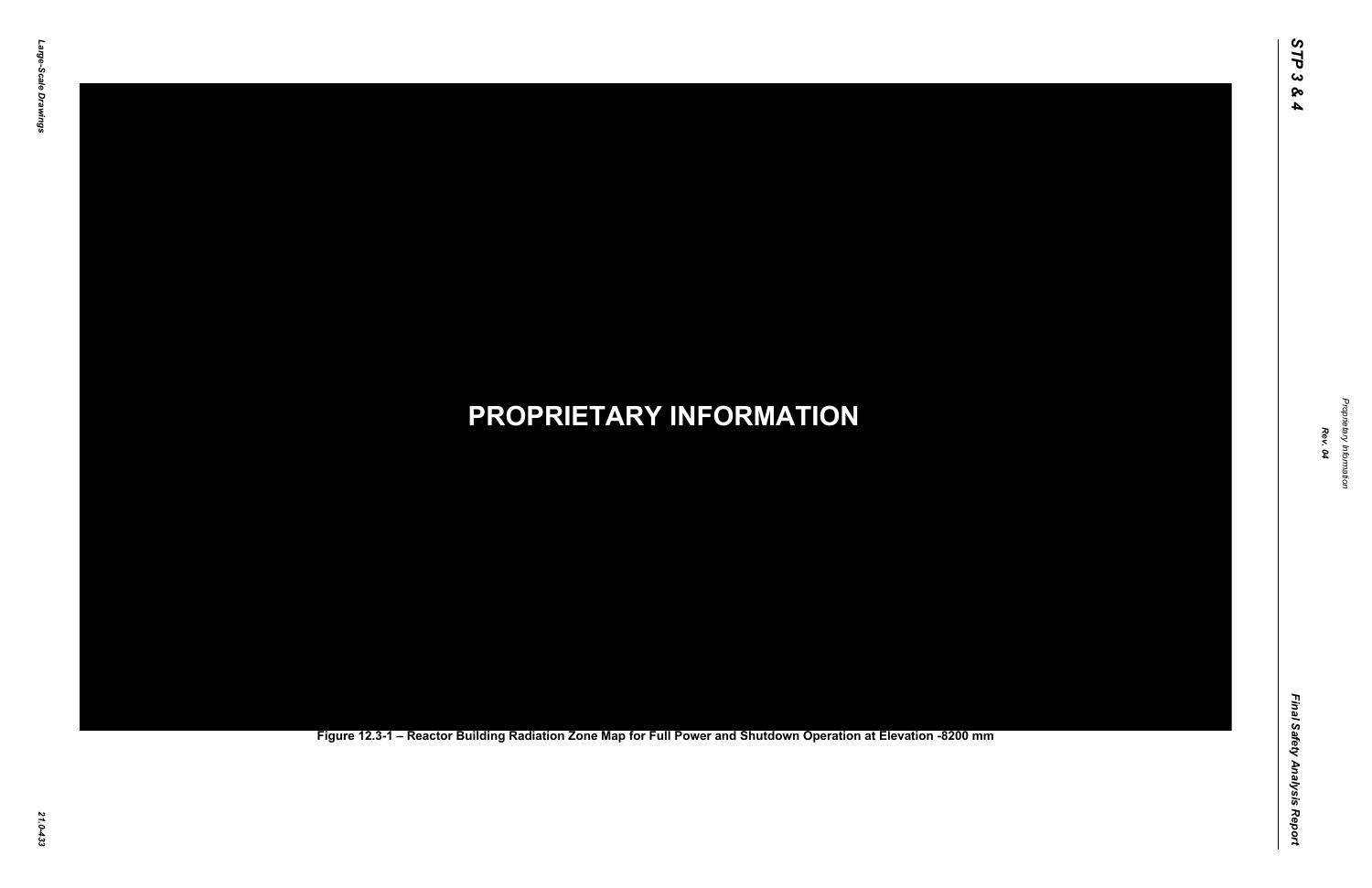Final Safety Analysis Report *Final Safety Analysis Report*

*Proprietary Information* Proprietary Information



### *21.0-434* **PROPRIETARY INFORMATION Figure 12.3-3 – Reactor Building Radiation Zone Map for Full Power and Shutdown Operation at Elevation 4800/8500 mm**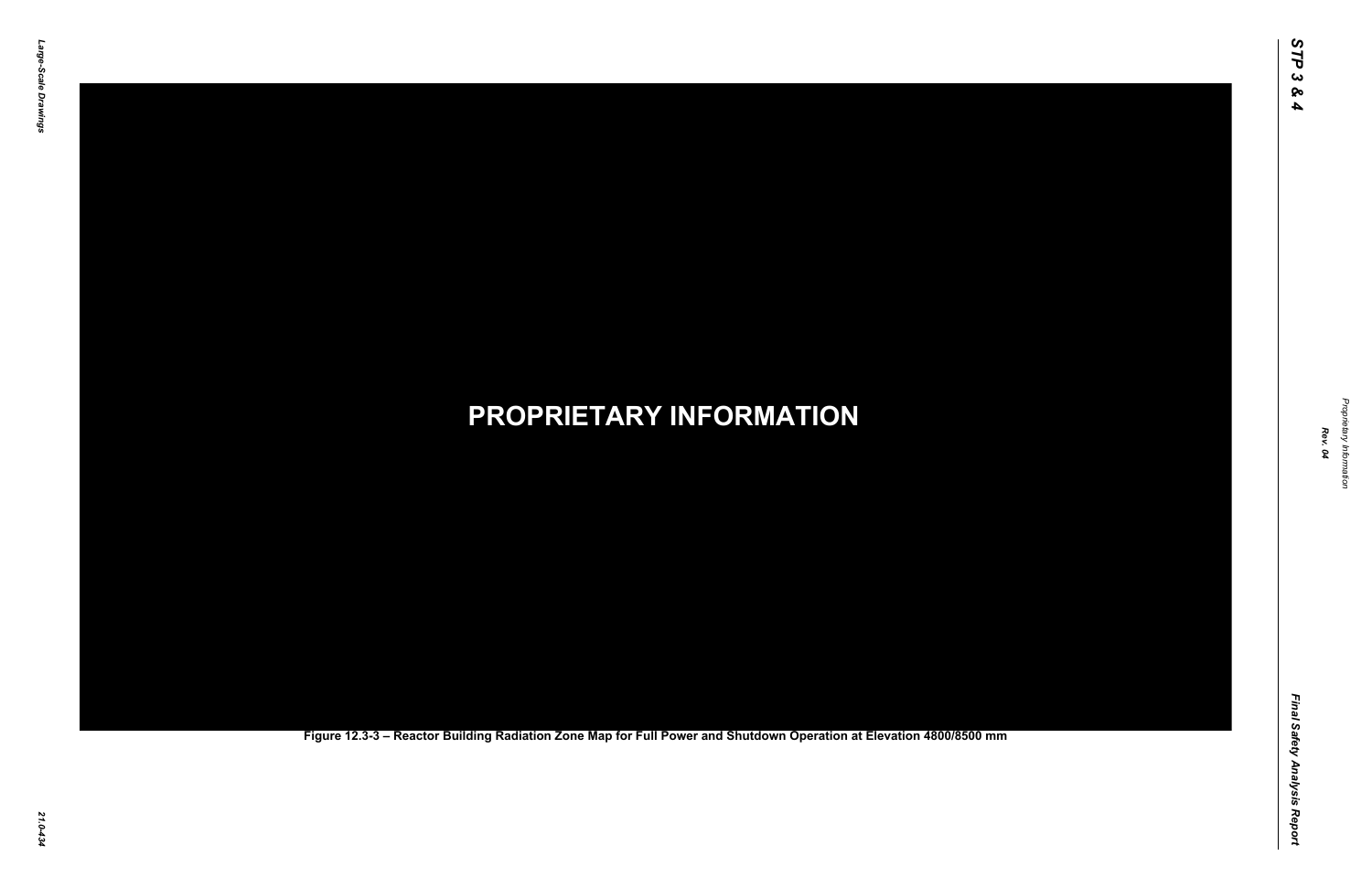Final Safety Analysis Report *Final Safety Analysis Report*

*Proprietary Information* Proprietary Information



# *21.0-435* **PROPRIETARY INFORMATION Figure 12.3-5 – Reactor Building Radiation Zone Map for Full Power and Shutdown Operation at Elevation 12300 mm**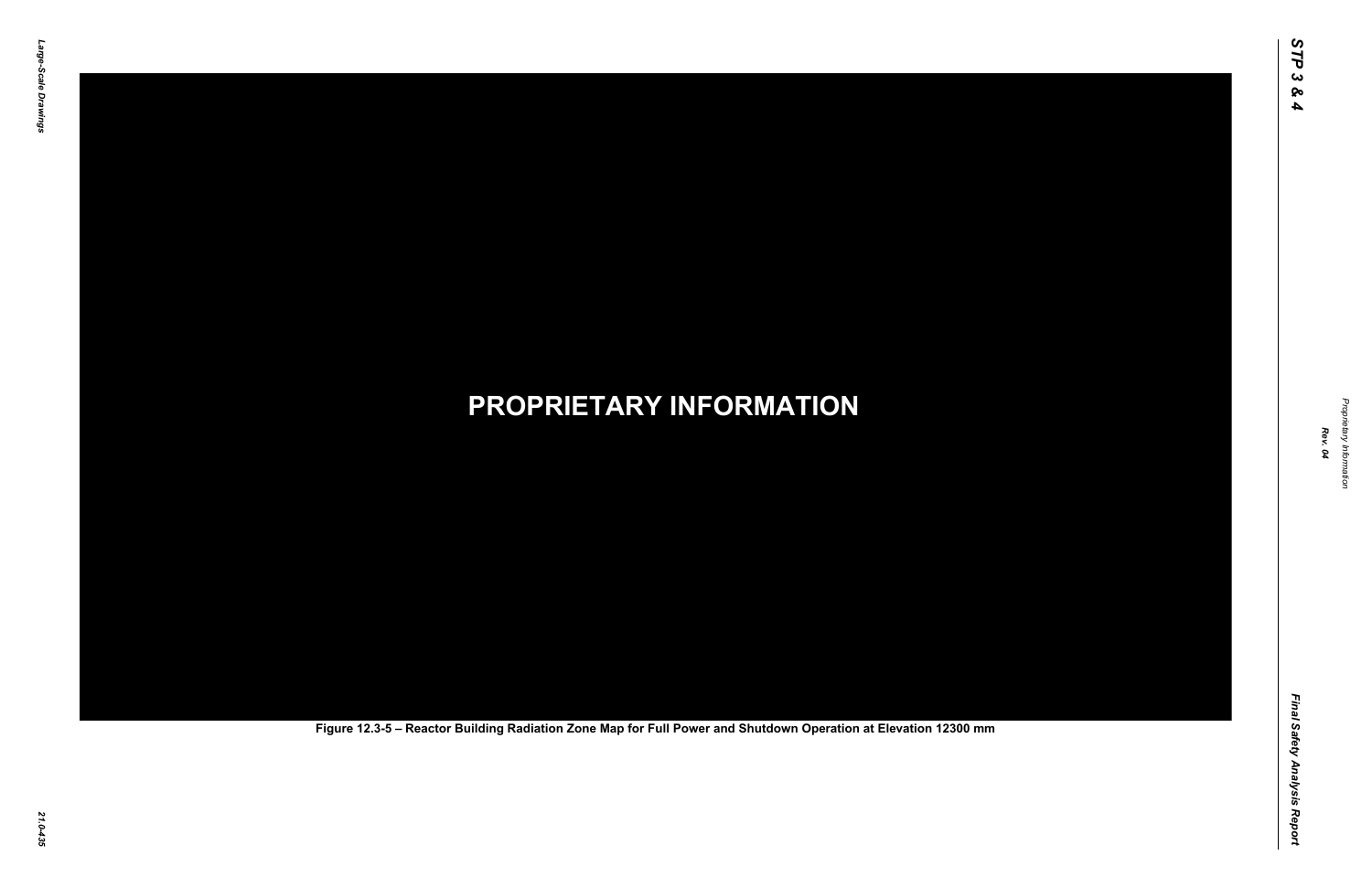Final Safety Analysis Report *Final Safety Analysis Report*

*Proprietary Information* Proprietary Information



### *21.0-436* **PROPRIETARY INFORMATION Figure 12.3-6 – Reactor Building Radiation Zone Map for Full Power and Shutdown Operation at Elevation 18100 mm**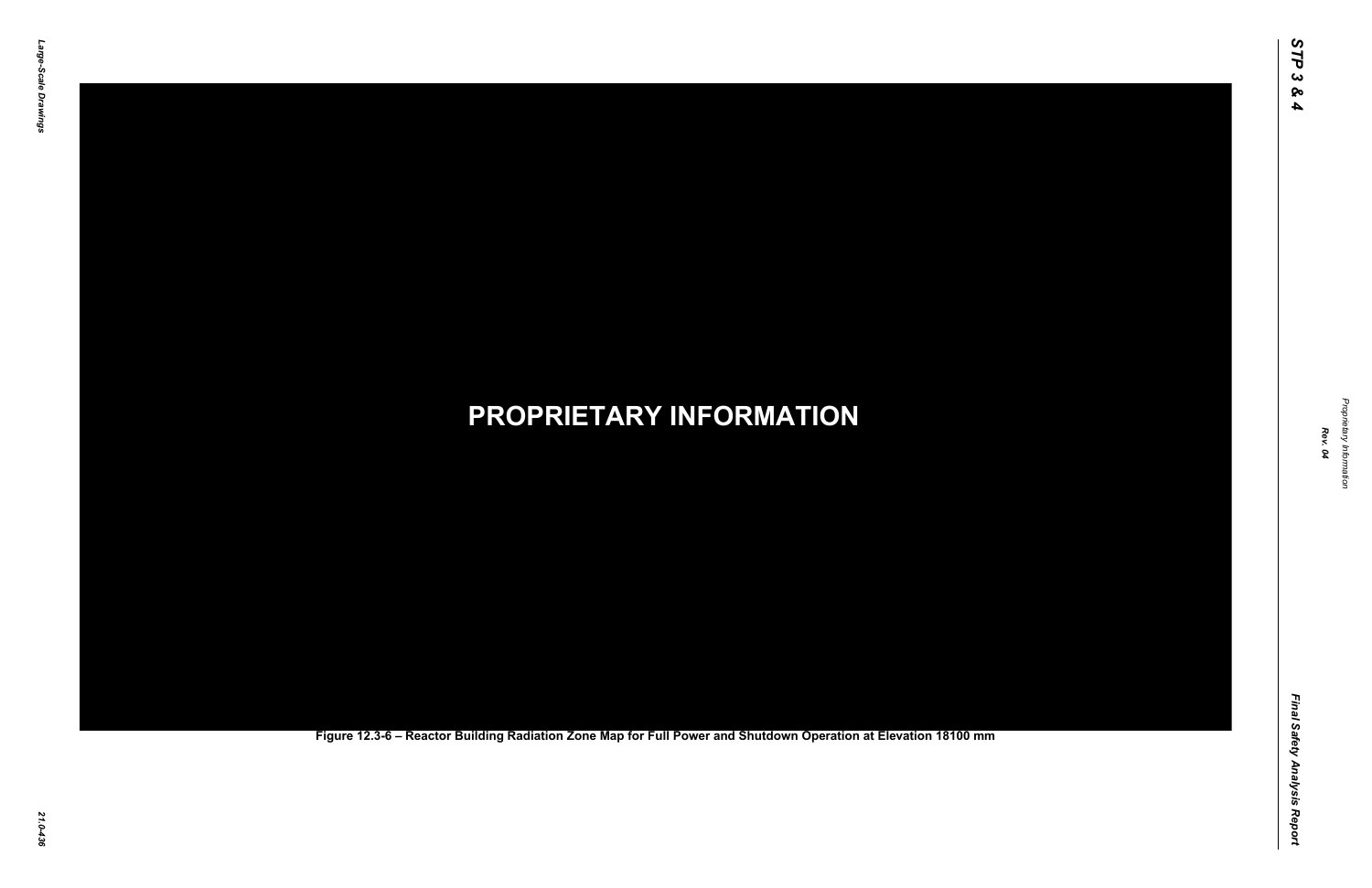Final Safety Analysis Report *Final Safety Analysis Report*



Proprietary Information *Proprietary Information*

# *21.0-437* **PROPRIETARY INFORMATION Figure 12.3-10 – Reactor Building Radiation Zone Map for Full Power and Shutdown Operation, Section A-A**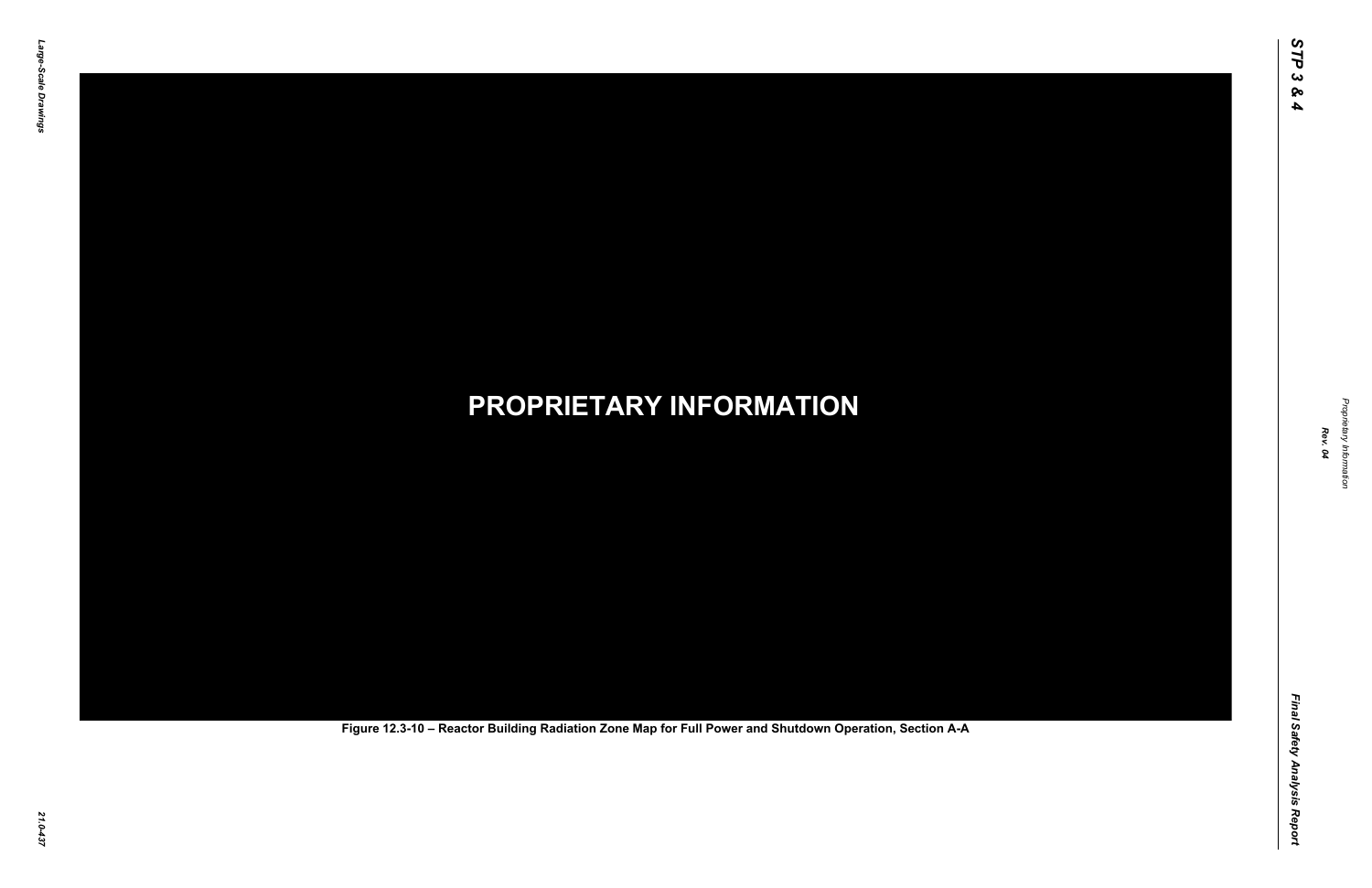Final Safety Analysis Report *Final Safety Analysis Report*



Proprietary Information *Proprietary Information*

# *21.0-438* **PROPRIETARY INFORMATION Figure 12.3-16 – Reactor Building Radiation Zone Map Post Loca at Elevation 12300 mm**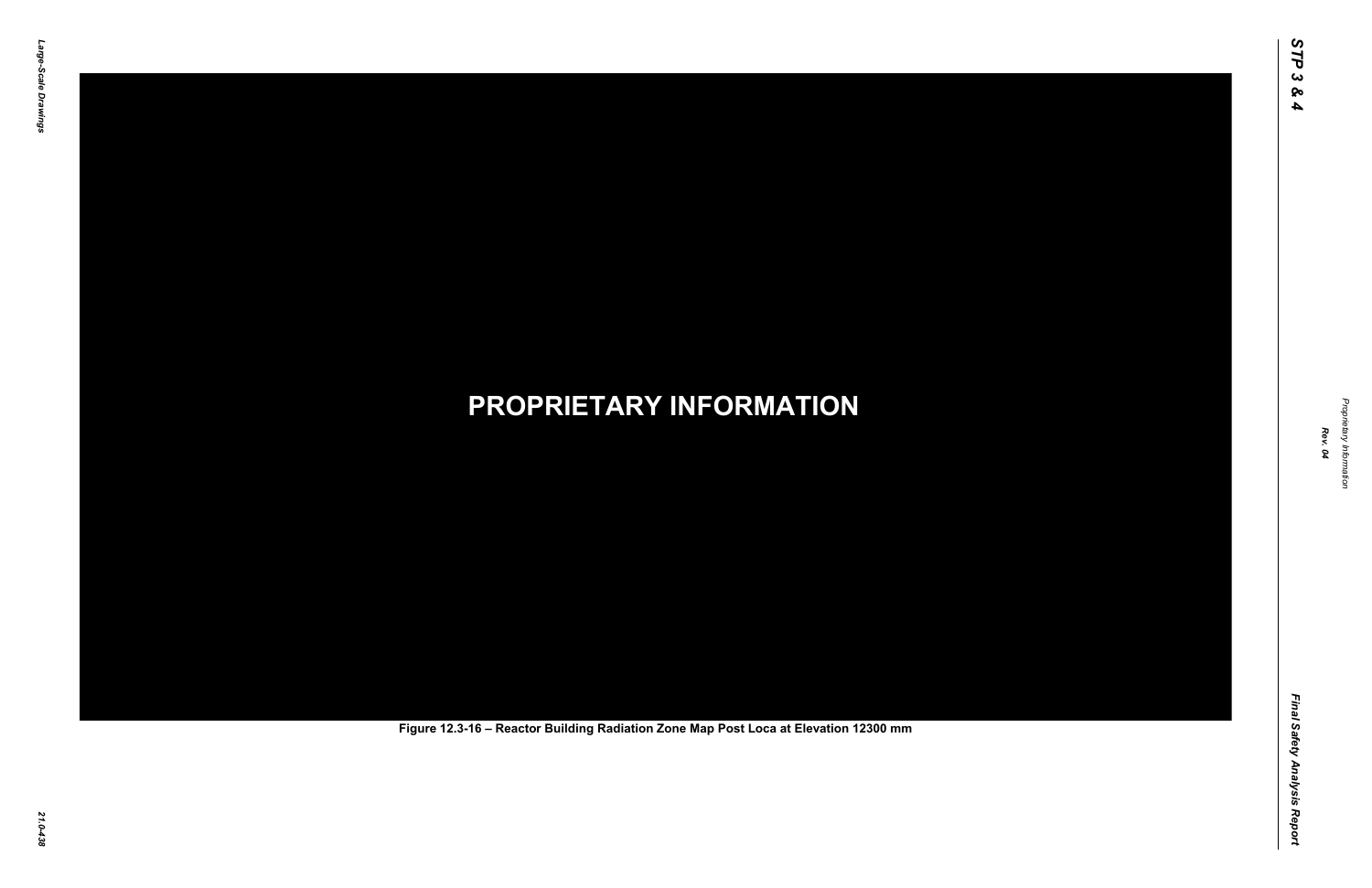Final Safety Analysis Report *Final Safety Analysis Report*



Proprietary Information *Proprietary Information*

# *21.0-439* **PROPRIETARY INFORMATION Figure 12.3-21 – Reactor Building Radiation Zone Map Post Loca, Section A-A**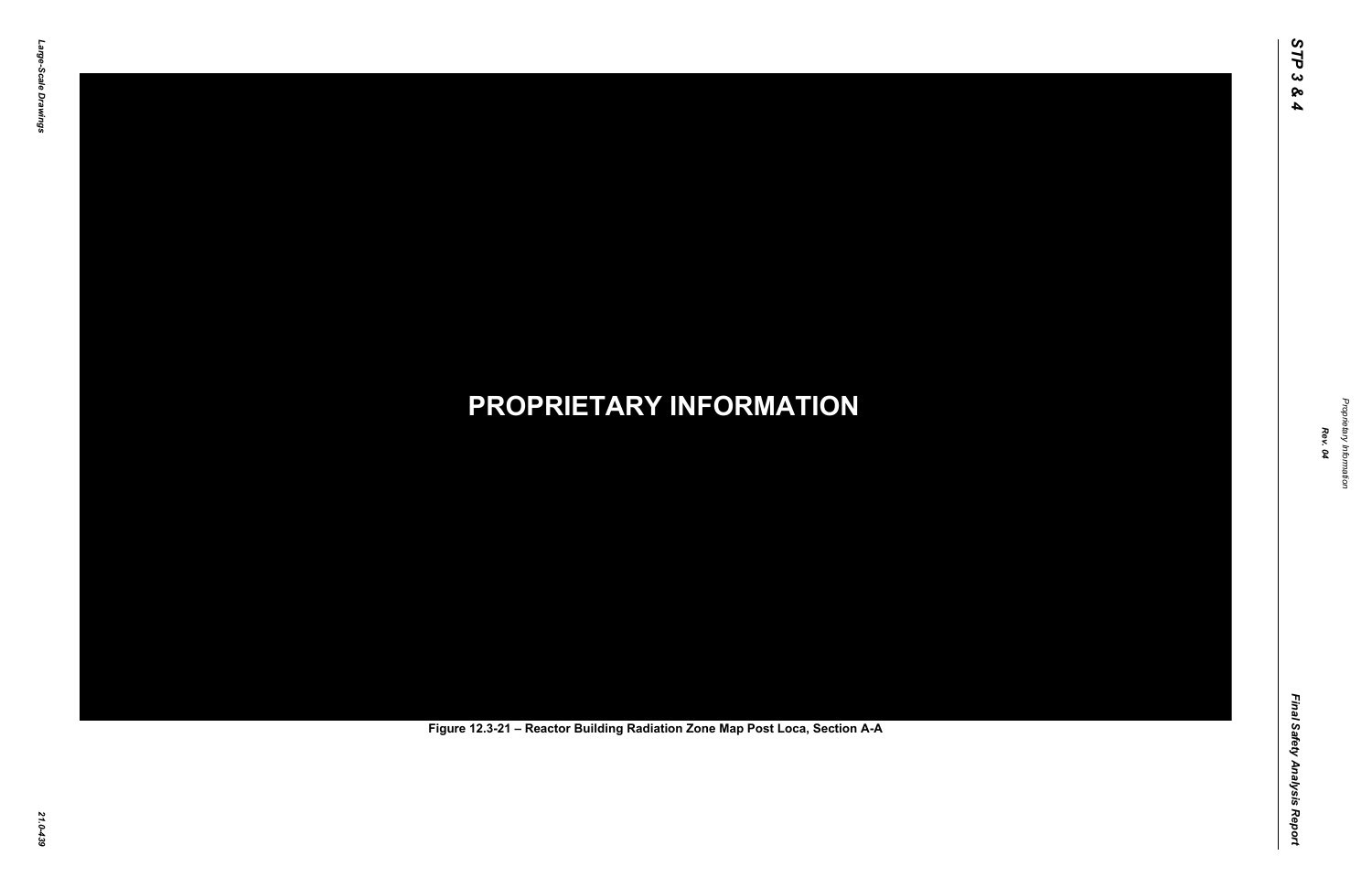Final Safety Analysis Report *Final Safety Analysis Report*



Proprietary Information *Proprietary Information*

### *21.0-440* **PROPRIETARY INFORMATION Figure 12.3-37 – RAdwaste Building, Radiation Zone Map, Normal Operation at Elevation 1700 mm**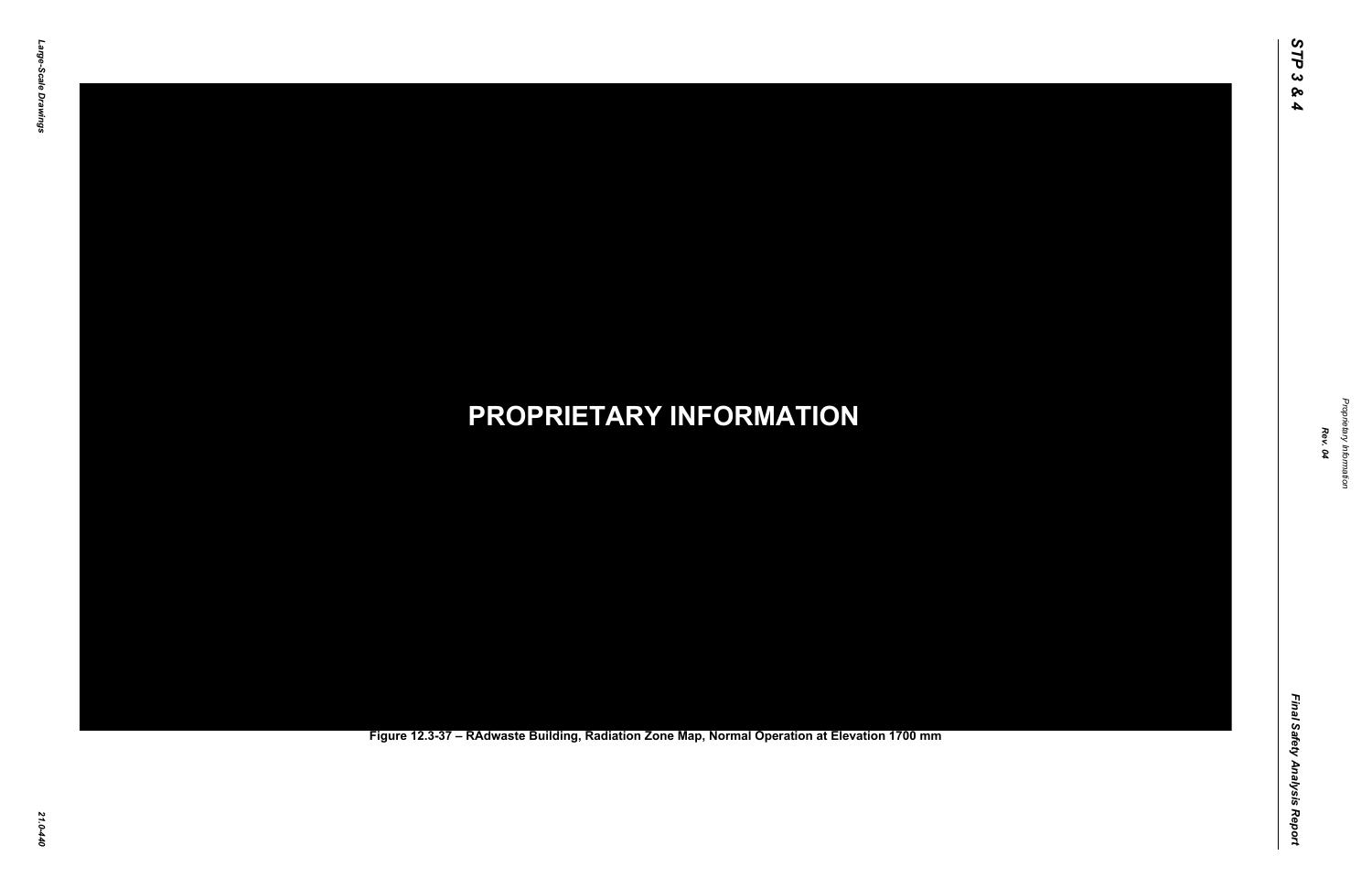Final Safety Analysis Report *Final Safety Analysis Report*

*Proprietary Information* Proprietary Information



### *21.0-441* **PROPRIETARY INFORMATION Figure 12.3-38 – Radwaste Building, Radiation Zone Map, Normal Operation at Elevation 5300 mm**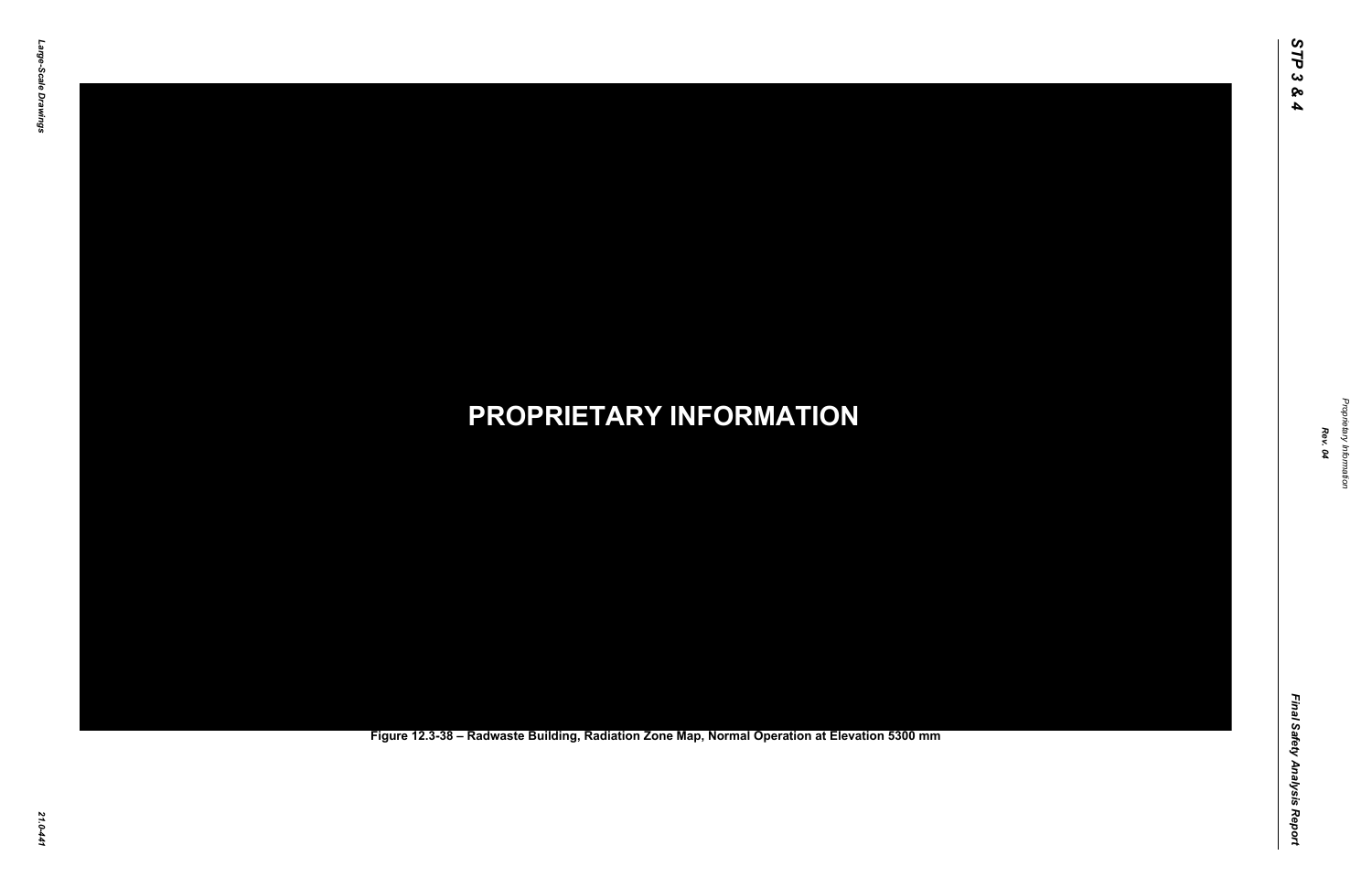Final Safety Analysis Report *Final Safety Analysis Report*



Proprietary Information *Proprietary Information*

### *21.0-442* **PROPRIETARY INFORMATION Figure 12.3-39 – Radwaste Building, Radiation Zone Map, Normal Operation at Elevation 12300 mm**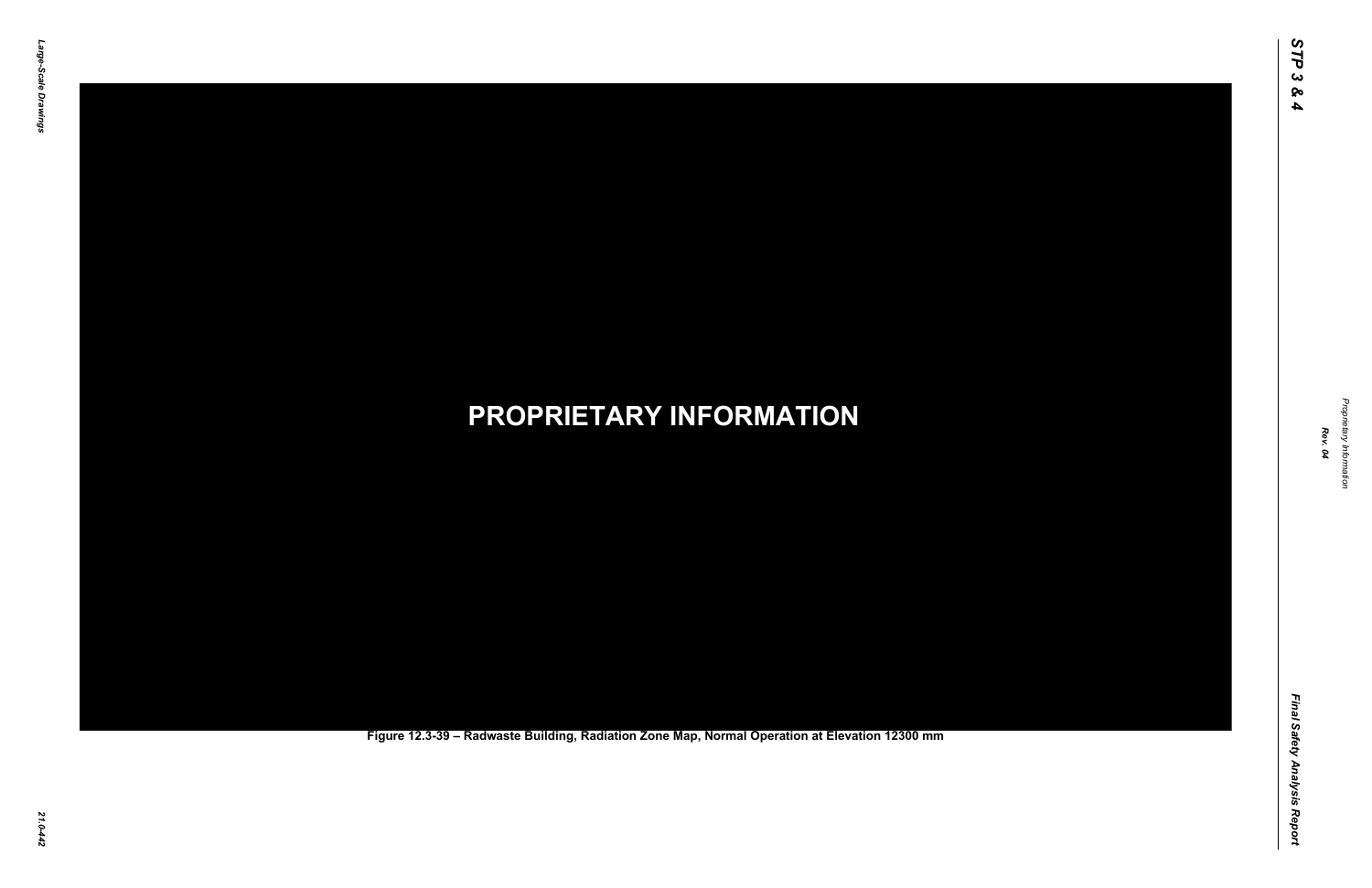Final Safety Analysis Report *Final Safety Analysis Report*

*Proprietary Information* Proprietary Information



### *21.0-443* **PROPRIETARY INFORMATION Figure 12.3-40 – Radwaste Building, Radiation Zone Map, Normal Operation at Elevation 18300 mm**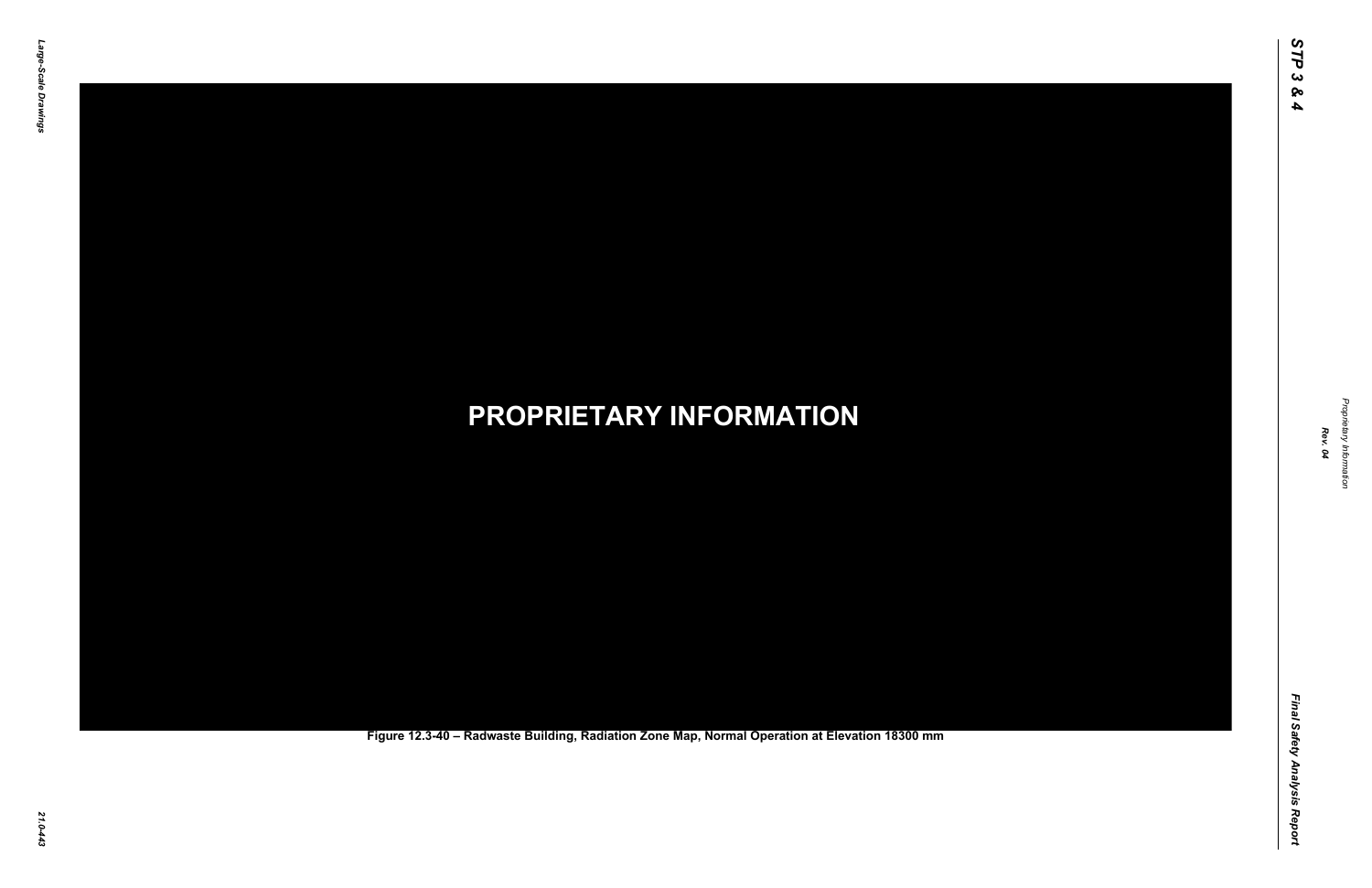Final Safety Analysis Report *Final Safety Analysis Report*

*Proprietary Information* Proprietary Information



*21.0-444* **PROPRIETARY INFORMATION Figure 12.3-41 – Radwaste Building, Radiation Zone Map, Normal Operation at Cross Section A-A**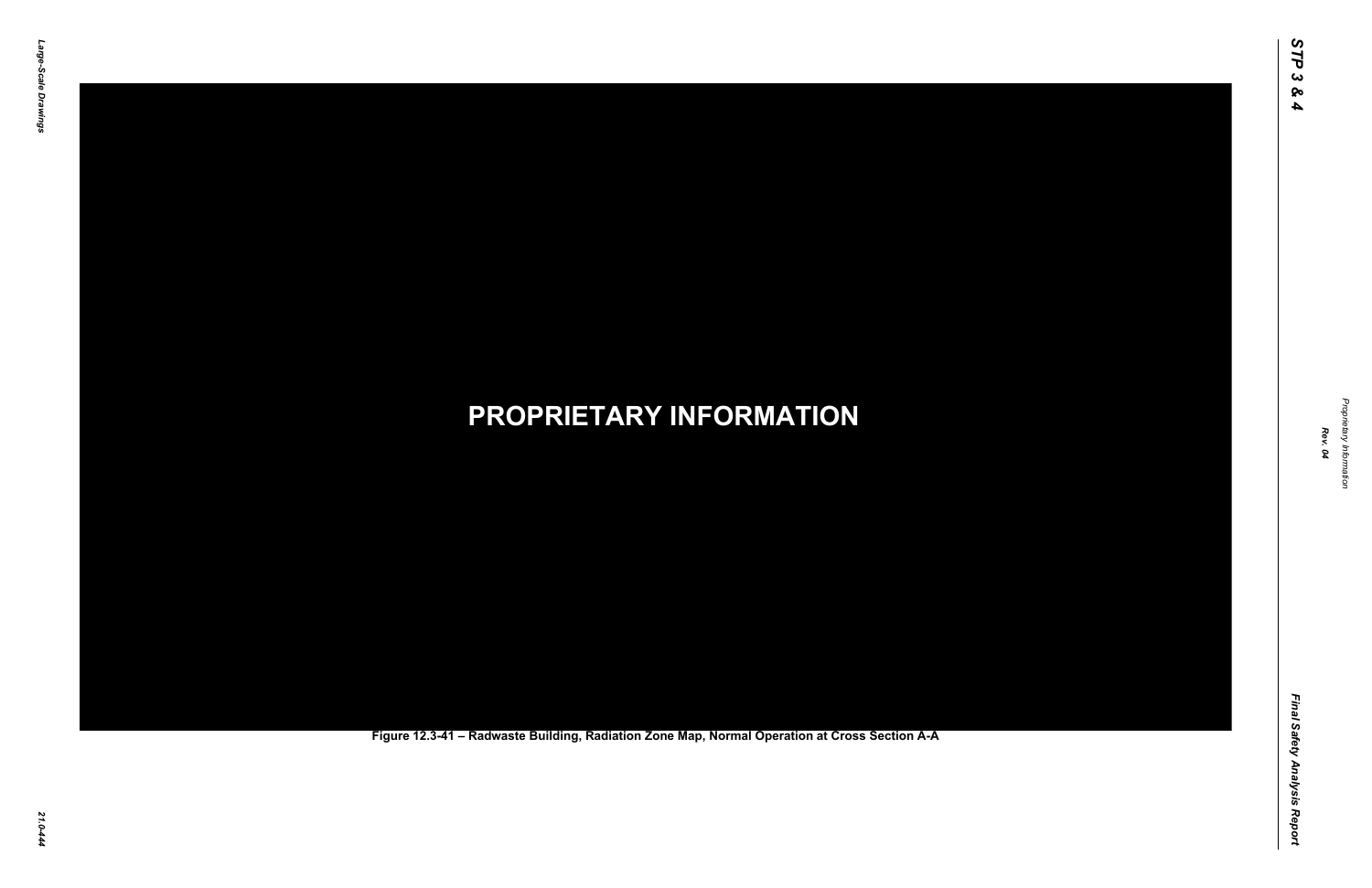Final Safety Analysis Report *Final Safety Analysis Report*



Proprietary Information *Proprietary Information*

# *21.0-445* **PROPRIETARY INFORMATION Figure 12.3-49 – Turbine Building, Radiation Zone Map, at Elevation 2300 mm**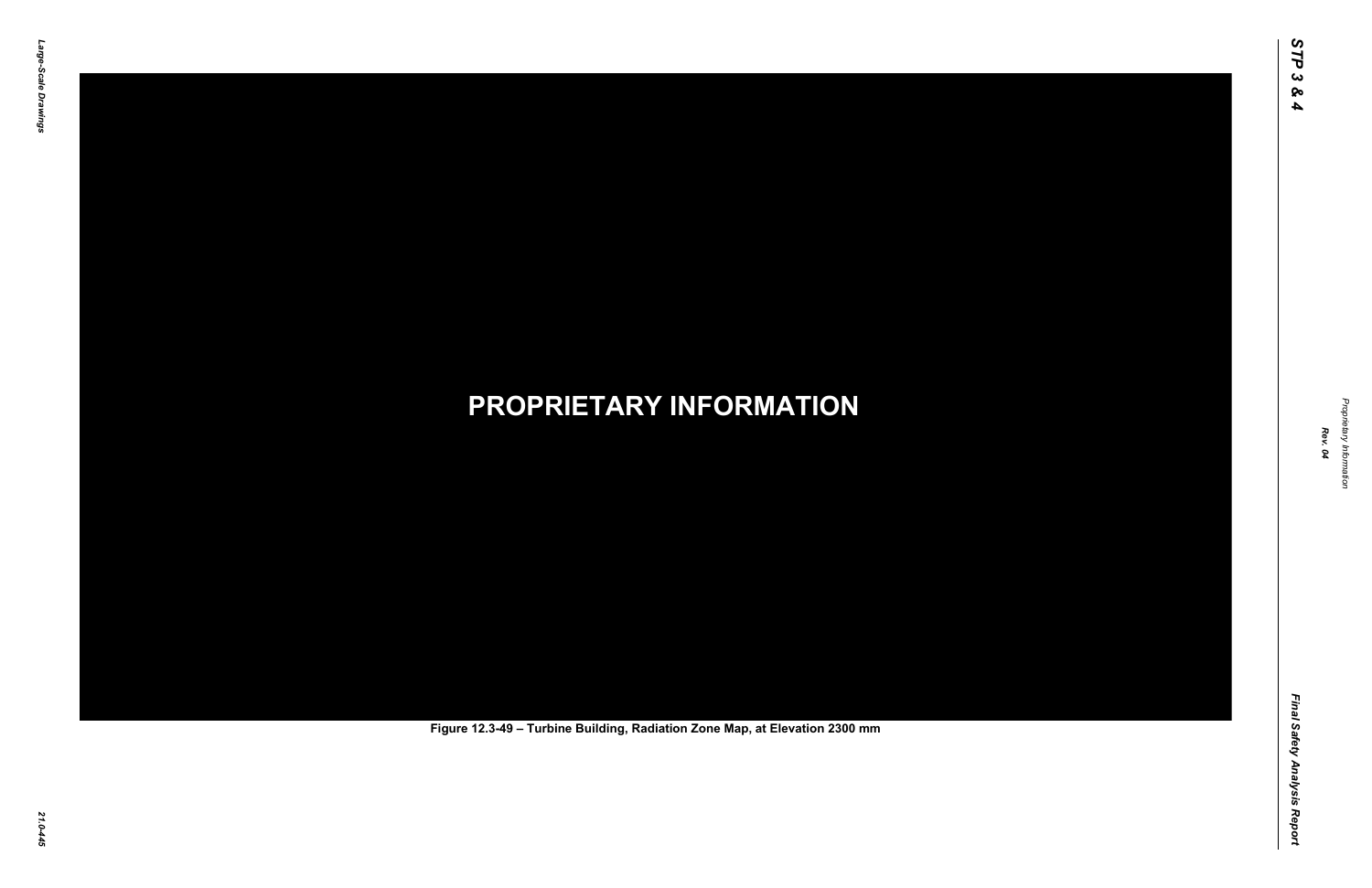Final Safety Analysis Report *Final Safety Analysis Report*



Proprietary Information *Proprietary Information*

# *21.0-446* **PROPRIETARY INFORMATION Figure 12.3-50 – Turbine Building, Radiation Zone Map, at Elevation 6300 mm**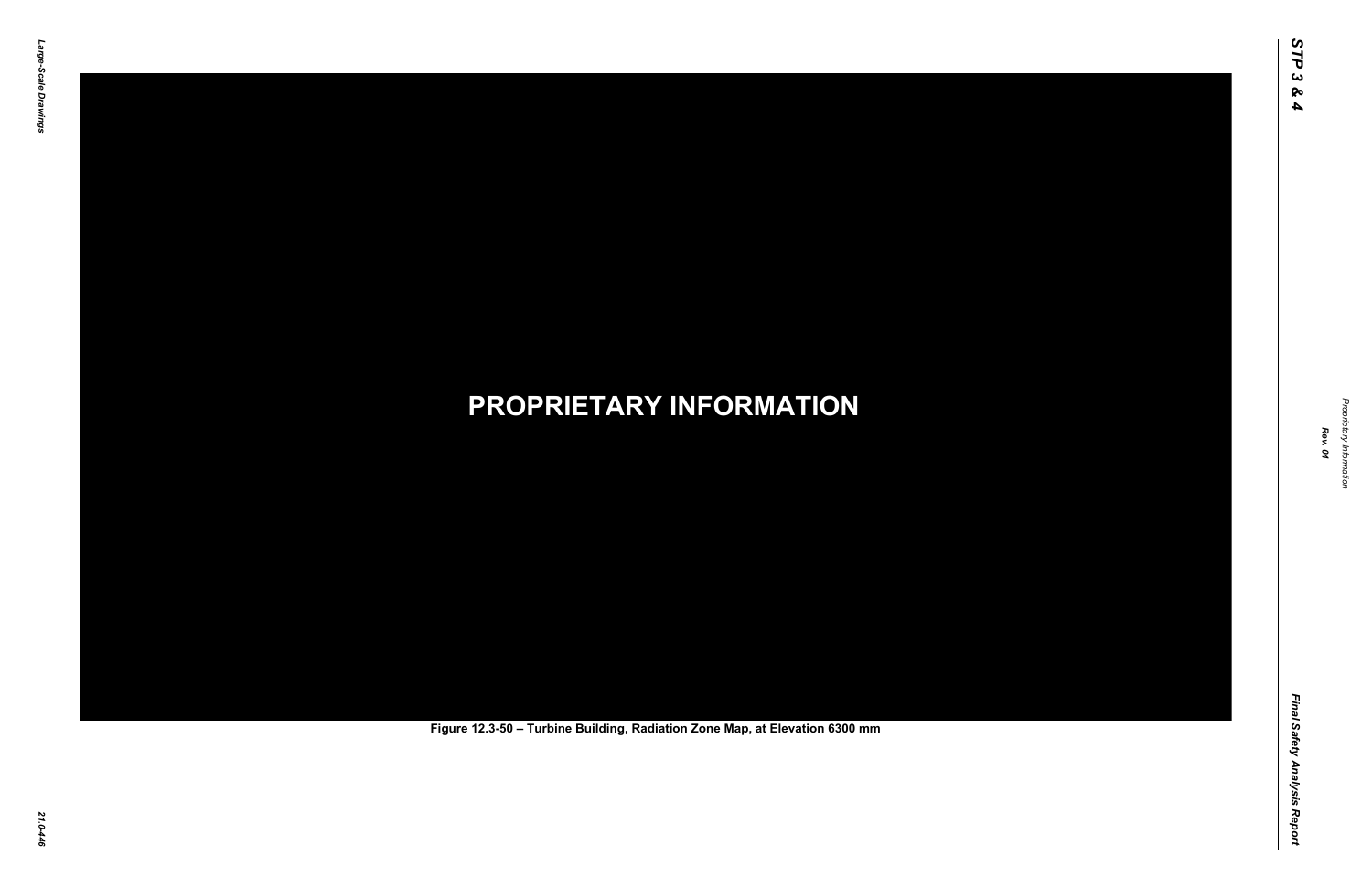Final Safety Analysis Report *Final Safety Analysis Report*



Proprietary Information *Proprietary Information*

# *21.0-447* **PROPRIETARY INFORMATION Figure 12.3-51 – Turbine Building, Radiation Zone Map, at Elevation 12300 mm**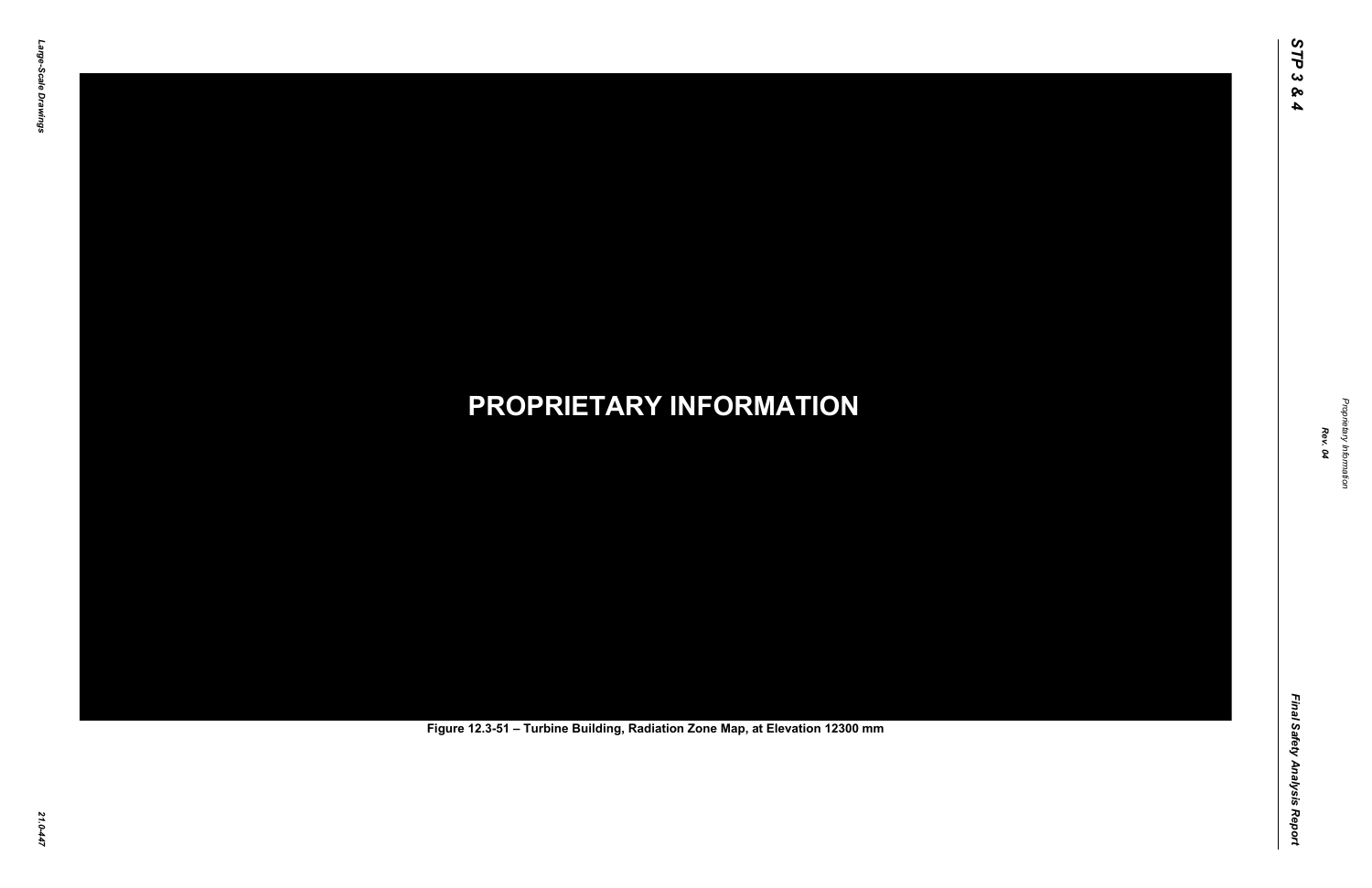Final Safety Analysis Report *Final Safety Analysis Report*



Proprietary Information *Proprietary Information*

# *21.0-448* **PROPRIETARY INFORMATION Figure 12.3-52 – Turbine Building, Radiation Zone Map, at Elevation 19700 mm**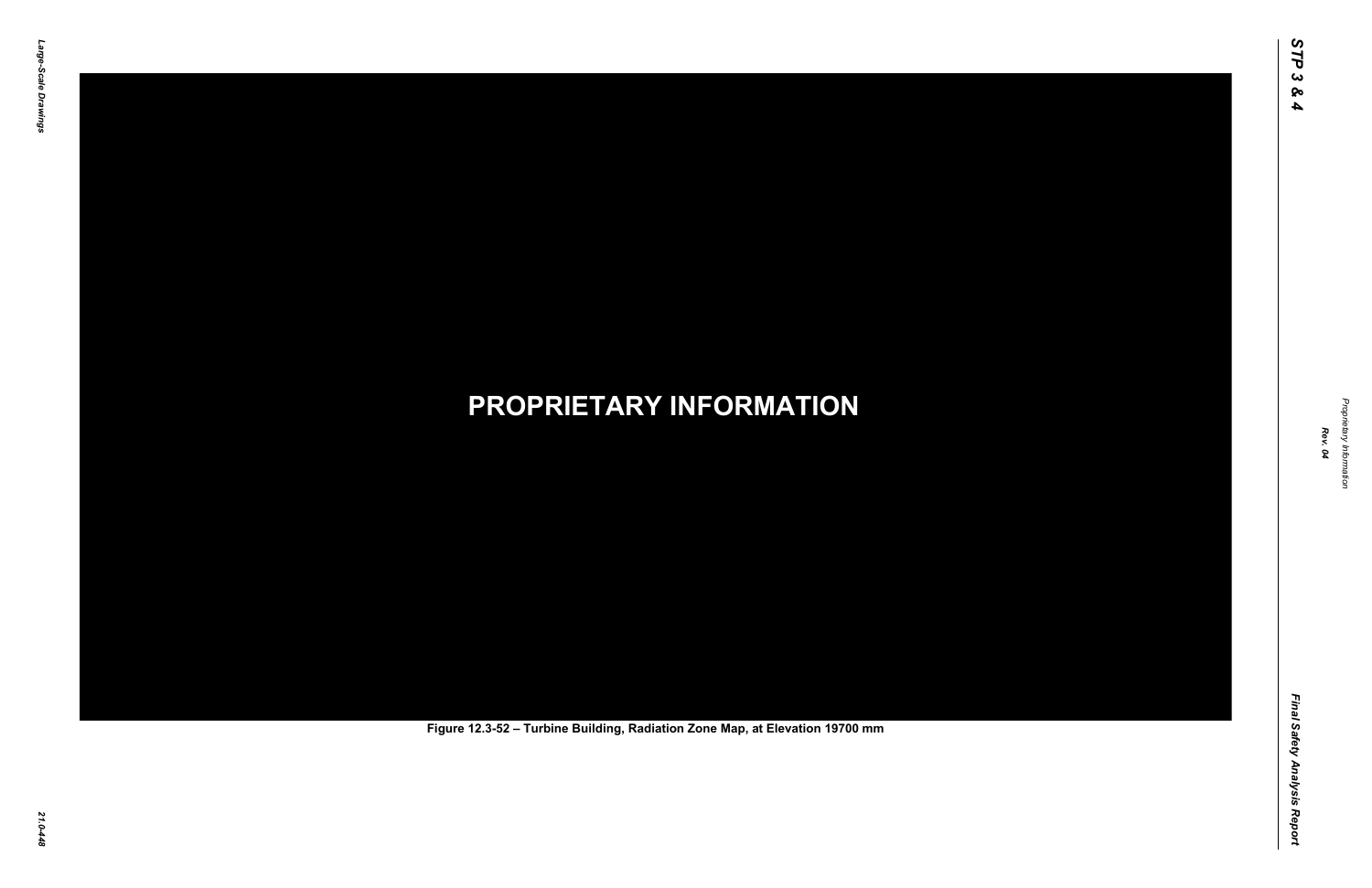Final Safety Analysis Report *Final Safety Analysis Report*



Proprietary Information *Proprietary Information*

# *21.0-449* **PROPRIETARY INFORMATION Figure 12.3-53 – Turbine Building, Radiation Zone Map, at Elevation 27800 mm**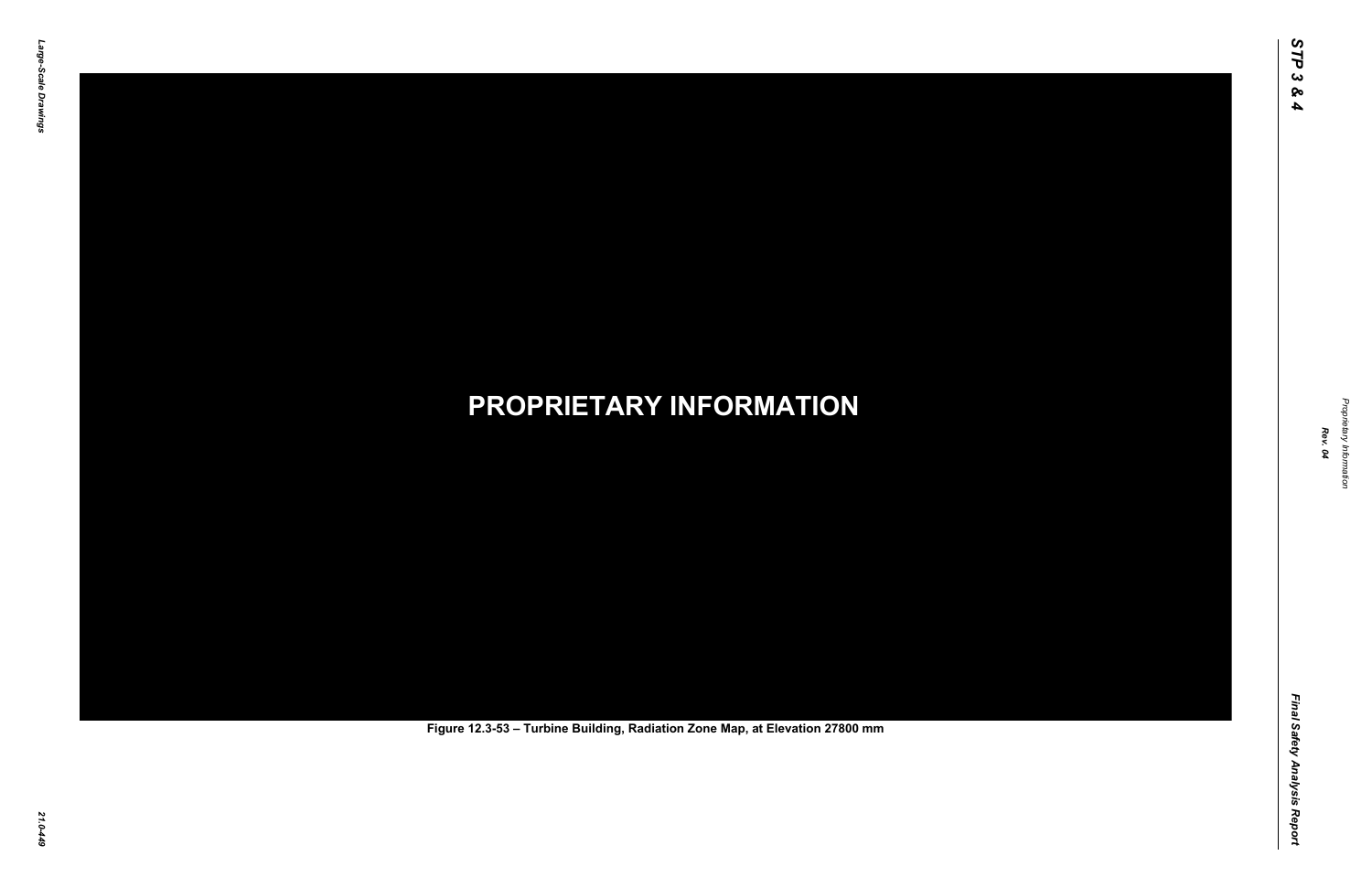Final Safety Analysis Report *Final Safety Analysis Report*

![](_page_17_Picture_7.jpeg)

Proprietary Information *Proprietary Information*

# *21.0-450* **PROPRIETARY INFORMATION Figure 12.3-55 – Turbine Building, Radiation Zone Map, Post LOCA, Longitudinal Section B-B**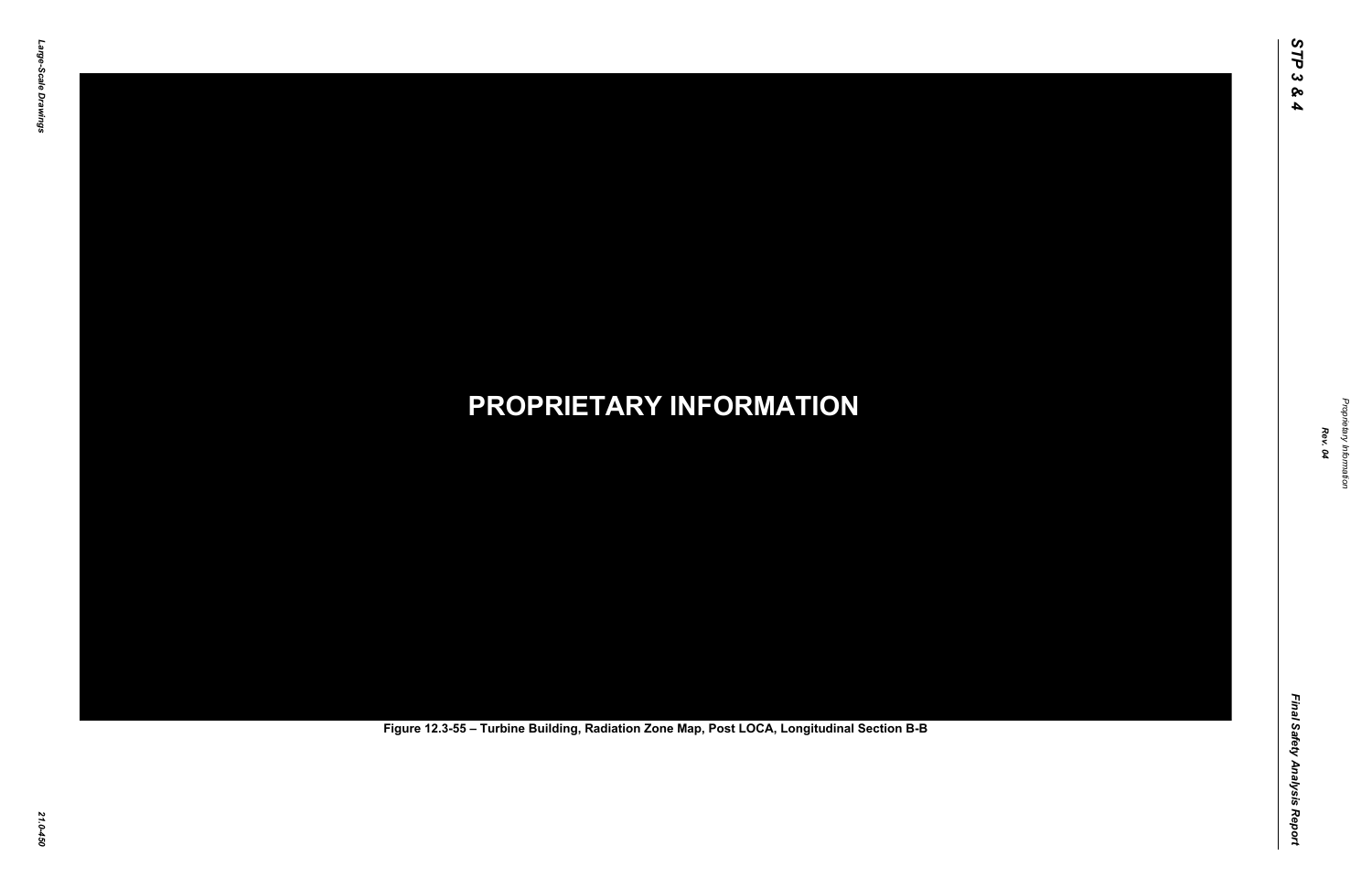Final Safety Analysis Report *Final Safety Analysis Report*

![](_page_18_Picture_7.jpeg)

Proprietary Information *Proprietary Information*

### *21.0-451* **PROPRIETARY INFORMATION Figure 12.3-56 – Reactor Building, Area Radiation Monitors, -8200 mm**